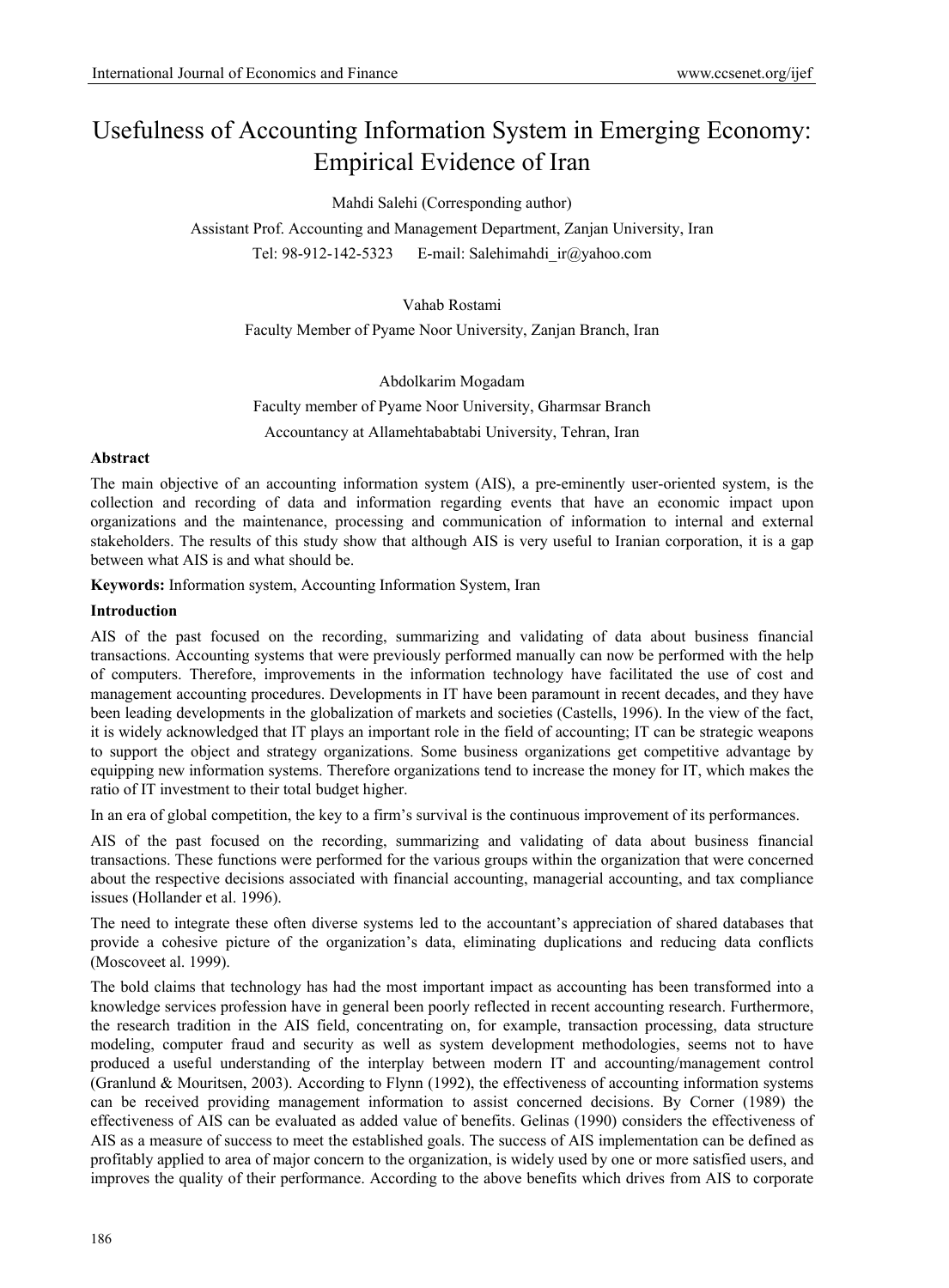sector, in this paper the authors try to illustrate this importance as well in developing country namely, Iran. Here before explaining AIS, the authors briefly going to explain on information system.

#### **Information Systems**

An information system is an organized means of collecting, entering, and processing data and storing, managing, controlling, and reporting information so that an organization can achieve its objectives and goals (Romney et al., 1997:18). This definition of information system shows that an information system has following components.

Every information system is designed to accomplish one or more goals or objectives. For example, an information system may be designed to collect and process data about employees to help managers prepare payroll reports.

**Inputs:** Data must be entered into the information system to be processed.

Data are the facts that are collected and processed by the information system. Data are meaningless and useless, which, therefore, should be processed and transformed to meaningful, organized, and useful form that is called information.

**Outputs:** Output is the meaningful and useful information produced by the information system. For example, weekly payroll report produced by the information system is an output.

**Data storage:** In addition to the external data entered into the information system, there should be internally stored data used for processing.

**Processors:** In order to produce useful and meaningful information, data must be processed. Most companies process data by using computers.

**Instructions and Procedures:** An information system produces data by the following instructions and procedures. In computerized information systems, software includes procedures and instructions that direct computers to process the data.

**Users:** Users are people who use the information produced by the system and who interacts with the system. For example, managers who use financial statements that are produced by an accounting information system are the users of the information system.

**Control Measures:** In order to make the information system produce correct, and error free information, necessary measures should be taken to protect and control the information system.

Any system that includes the above components is known as an information system. The following section will show how accounting systems are established using these components.

#### **AIS**

Accounting is the service function that seeks to provide the users with quantitative information. On the other hand, AIS is an information system that is designed to make the accomplishment of accounting function possible. AIS processes data and transactions to provide users with the information they need to plan, control, and operate their businesses (Romney et al., 1997:2).

AIS can be a manual system, or a computerized system using computers. Regardless of the type, AIS is designed to collect, enter, process, store, and report data and information.

#### **Importance of AIS**

Generally, information system is the whole of the related components that are working together to collect, store and disseminate data for the purpose of planning, control, coordination, analysis and decision making.

On the other hand, an AIS is the whole of the related components that are put together to collect information, raw data or ordinary data and transform them into financial data for the purpose of reporting them to decision makers.

The most important and oldest of the present systems in businesses is certainly the Management Information System. "Management" and "information" are two inseparable concepts and show the impossibility of the rational execution of management activities without information. Management Information System consists of many subsystems. Accounting Information System is one of these subsystems and the oldest one.

The accounting information system that is created in a business is directly related to the organizational culture, level of strategic planning and the information technologies that this specific business has. It is possible to obtain healthier information about the financial structures of the businesses that have set up a good accounting information system. Some of the important functions that an accounting information system perform in a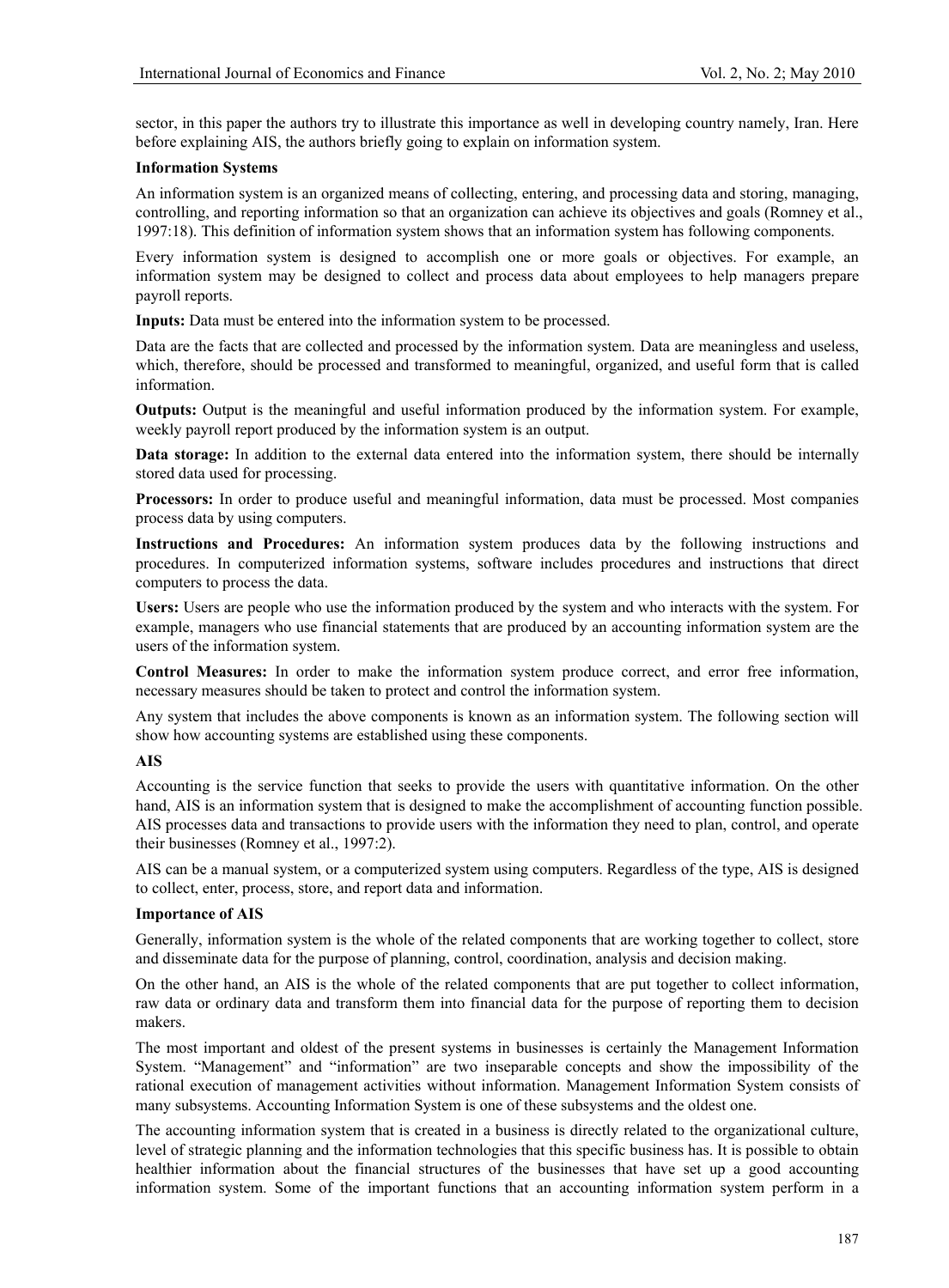business are: collecting and recording data about the activities and transactions; planning; processing the data and turning it into information to be used in decision-making for planning, application and control activities; and carrying out the necessary controls in order to protect the business assets.

Accounting information plays an important role in the process of managing an enterprise's activity. In the last ten years, there has been an intensive process of implementing AIS in the world. These systems were implemented in large industrial and small trade enterprises. Later, implementation of AIS started in other enterprises and state institutions. The implementation of AIS is quite an expensive investment project for most enterprises. However, in practice, the decision on which AIS to actually implement is, in most cases, based on advertisement or the suggestions of associates. Flynn (1992) has found that only 20% information systems were used successfully, while other installation effect was neutral or negative. These arguments show an importance for evaluating the AIS effectiveness.

According to Flynn (1992), the effectiveness of AIS can be received providing management information to assist concerned decisions with regard to the successfully managing of corporations. By Corner (1989) the effectiveness of AIS can be evaluated as added value of benefits. Gelinas (1990) considers the effectiveness of AIS as a measure of success to meet the established goals. The success of AIS implementation can be defined as profitably applied to area of major concern to the organization, is widely used by one or more satisfied users, and improves the quality of their performance. On the basis of made research authors come to conclusion, AIS effectiveness can be considered as successful use of system, which ensures user's needs.

The effectiveness of AIS can be evaluated using one or several models. Usage of several models increase reliability of evaluation.

#### **Features of AIS**

Information system is perceived as an entirety of information processing system and resources of an enterprise meant to form and disseminate information. Lucey (1991) has established that the system of information is a set of unanimously operating people, data and procedures for the purpose of providing useful information. Contemporary IS cannot function without computers and other technical means to measure primary information, gather and register it in carriers, process and transmit it to consumers. For this reason computerized information systems (CIS) are designed and implemented.

Some other researchers (Domeika, 2005) consider software an important element of computerized IS with which technical equipment is able to arrange information in an automated way, create accounting CDB and is available to users according to their needs. CIS of an enterprise accounting help to automate the processes of enterprise performance accounting and arrangement of analytical information. Accounting, being a special information system, should reveal the real picture of enterprise capital increase, sources of income and added value formation, approaches for revenue and profit distribution, scope of consumption and storage.

Under the development of market economics the requirements for accounting information are changing and there should be a significant step towards the improvement of methodology of its preparation, processing and issue to users. When Lithuanian accounting is integrating into the system of European accounting it is not sufficient to have good law regulating accounting, forms of financial reports, plan of accounts, standards of business accounting. Other elements are also important for the system of accounting including profession of accounting and code of its ethics, training and retraining of specialists of accounting, scientific research of accounting, etc. (Mackevicius, 2007, Bruzauskas et al, 2005). The quality of accounting information is also determined by other factors such as the level of primary information automation, functionality of computer software, integration of accounting and other types of economic information, etc. Accounting information is closely related to other types of economic information such as normative and target information and, especially, analytical information (or results of analysis). Accounting in its broad sense includes not only accounting itself but also the analysis of economic performance, management control and internal audit.

For a long time the analysis of an enterprise economic performance in western countries used to be restricted to the analysis of the financial state, that is, the research of an enterprise cost-effectiveness, solvency. In the  $2<sup>nd</sup>$  part of the 20<sup>th</sup> century a contemporary system of accounting evolved whose core elements were as follows: financial accounting and accountability, management accounting and control, financial analysis on the basis of financial accountability. Economic analysis should definitely not limit itself to the analysis of financial performance merely; rather, it should encompass all conjunctions of economic performance. The object of economic analysis is economic performance of enterprises. Economic analysis occupies the intermediate position between the selection of information and processing functions and the functions of decision making. Creating and implementing the accounting IS the objectives of economic analysis and their solutions should become an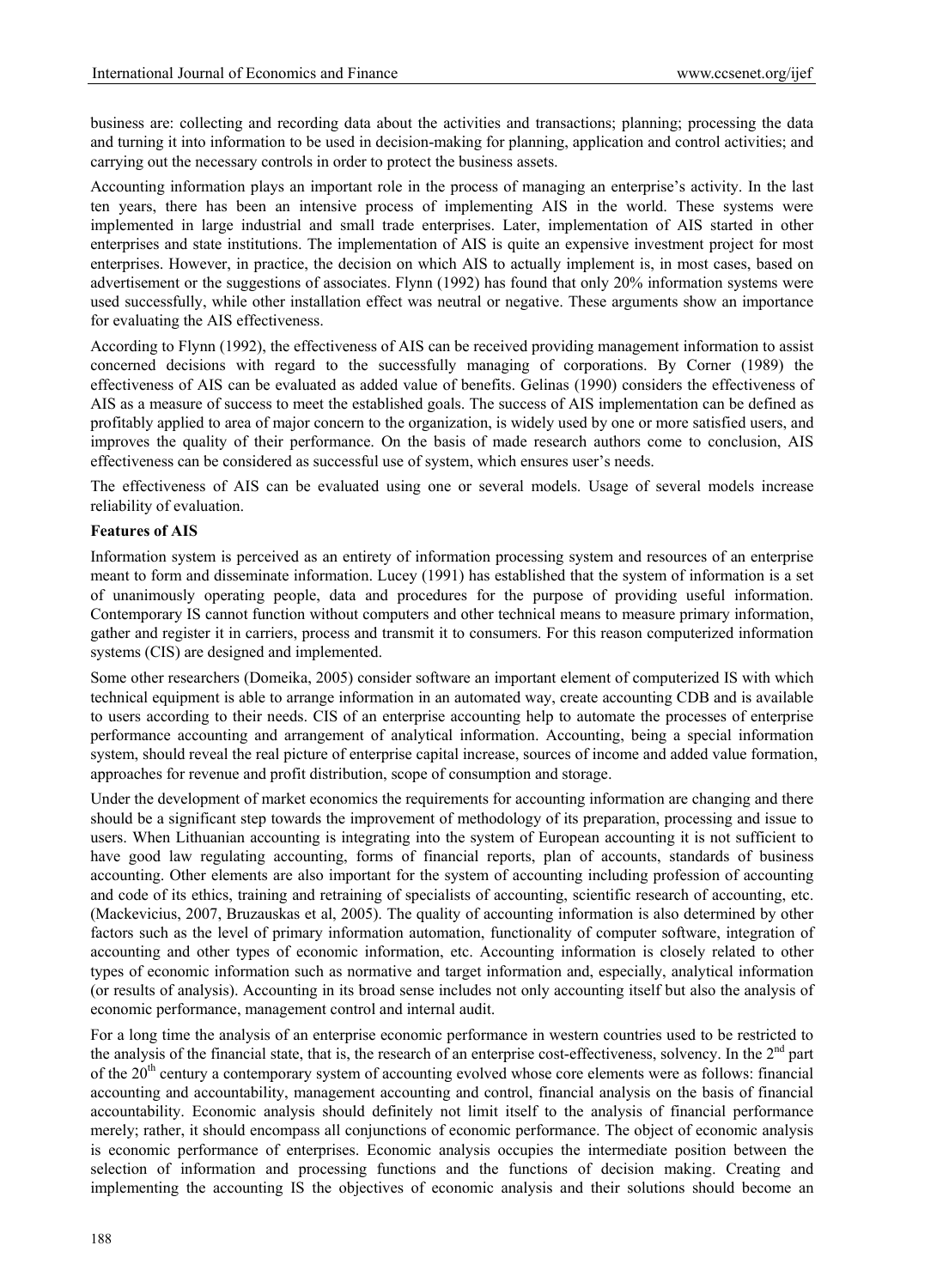inseparable part of AIS. In sum, it arises to help managers at every position, according to Mitchell et al. (2000) argued that accounting information could help manage short-term problems in areas such as costing, expenditure and cash flow by providing information to support monitoring and control.

However, the existing literature provides little evidence of AIS development within corporations. Many studies suggest that corporations have little management information and poor control, and that decision-making is mostly ad hoc (Marriot & Marriot 2000). McMahon (2001), for example, suggested that financial accounting has remained the principle source of information for internal management in corporations. Marriot & Marriot (2000) also suggested that financial awareness among managers of corporations varies considerably and that the use of computers for the preparation of management accounting information is not at its full potential.

#### **Advantages of AIS**

According to the several researchers, AIS have a lot of benefits to any company and corporation as follow:

#### *1. Good cooperation*

Any thing is always linked to certain environment, exists and develops third-party logistics enterprises in the supply chain linking play a role of a bridge. Although the third-party logistics business as a separate entity exist in the market, it and other enterprises still have to maintain a close relationship. This is because the consumers in order to ensure normal operation of their production, they must understand and control the flow and the keeping of materials timely, which calls that third-party logistics enterprises accounting information systems cooperate with up-downstream enterprises, together control and manage the value-added activities occurred in the whole supply chain, and achieve really supply chain competition. In addition, in the traditional enterprise organization mode, the enterprise's business activities are divided in accordance with the functions and implement, so the lack of co-ordination between departments the "islands of information" inevitably come into being. The new system really record and reflect the economic business activities, do not require accountants note into the system according to the pre-format, consequently avoid duplication of information collection and shortcomings; and accountant no longer were limited to the accounting departments, but to participate in the enterprises operational activities to coordinate other departments do well accounting information records and analytical work. In addition, other companies could line on a third party logistics enterprises accounting information system through the Internet, timely query and know the flow situation of logistics, do well their production plans.

### *2. To meet the needs of multi-users*

With the change of the environment, the use objects of accounting information become expansion, including all levels of enterprise management, all investment bodies outside, government agencies, intermediary organizations, and so on, among them there are accountant and non-accountant. Traditional accounting information system can only generate financial statements afforded to financial executive and fewer accounting information, which make the use objects become narrow. But in the new system entity DB record all resources and economic business activities, users through event-driven buttons on interactive interface can get the information they want. According to the value chain management, any of the activities should be the value-added process, and account is a measure means of the value of economic activity, therefore, any economic activity through the accounting information system can be measured and reflected. However, as part of the current business activities can not be measured by money, and we are currently unable to find suitable means of measuring the value, which caused some economic activities not reflected through accounting information system.

#### *3. To control afterwards, and control in advance and in concurrent*

Account has the functions of supervision and control of the economic activities of the enterprise. And the traditional manual account and of the computer accounting system for "accounting" can only do inspection afterwards, the mistakes could not be avoided. New accounting information system integrate of real-time processing, the standard cost, authorized the approval process control, budget management, and so on, so that employees based on the standard budget, change from passive to active to manage their own activities, do Real-time check, control, and timely identify problems, correct deviations and do truly Control afterwards, in advance and in concurrent.

Brynjolfsson and Hitt (2003) estimated a production function for a panel of 600 large US firms, finding that the contribution of IT investments to output growth significantly exceeds its factor share, implying a positive effect of computers on productivity growth in the long-run. The results also suggest that IT capital deepening is associated with far-reaching organizational changes within the firm.

OECD (2004) gathers a set of empirical papers that offers a comprehensive overview of the impacts of IT on economic performance in advanced countries. The nine studies based on micro-data show significant impacts of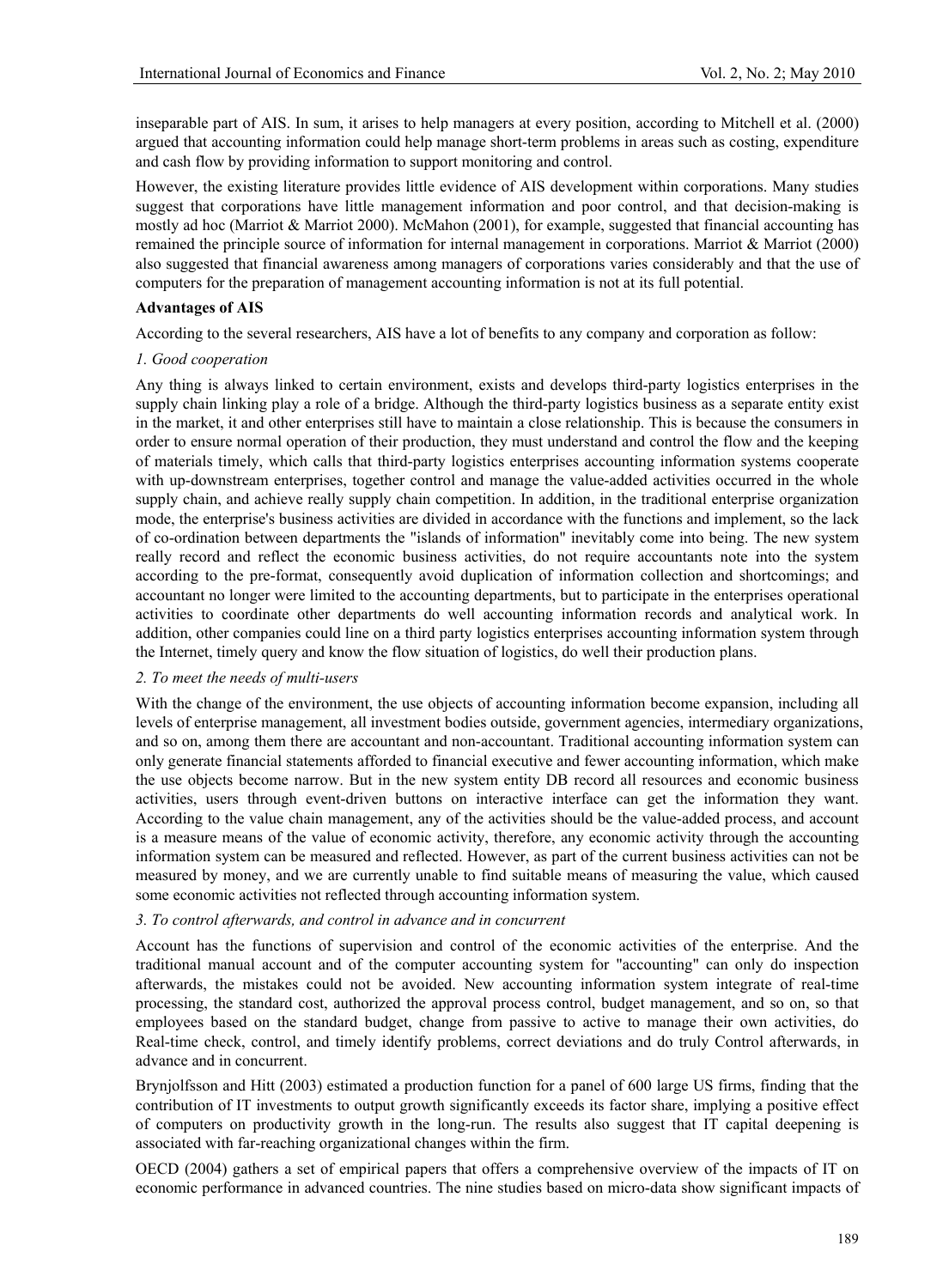digital technologies on firm-level performance. In most cases there is also evidence that IT investment is associated with more rapid TFP growth and that this effect differs across industries. Firms in the financial sector are among those that have benefited more from the new technologies.

#### **Research Problem**

The developments in information technologies, together with globalization and international legal arrangements, have generated such notions as "new economy", "e-commerce" and "new accounting". In addition, these developments have been useful in saving time and money and reducing the costs by accelerating transactions and communication. The developments in information technologies have caused all or some of the financial transactions in a business to be carried out in such different forms in electronic environments as electronic commerce and electronic data exchange. This, as a result, caused the financial transactions to be removed from the traditional paper-based activity environment to the electronic environment in the accounting information system, which is described as the language of a business, and therefore, resulted in changes in all processes such as recording, classification, reporting and analysis. At the same time, this change has also affected such accounting applications as keeping the books, preparing financial statements and tax statements, auditing activities and, therefore, the activities of the members of the accounting profession.

The above-mentioned developments in information technologies, which made the changes in accounting information system, applications and profession inevitable, also created a change in the demands of the society and an increase in the expectations from the members of accounting profession. So, in this paper the authors try to shows the significance of accounting information system in developing country, namely Iran.

#### **Related literature**

Computers are now a key resource in accounting and financial information processing. Furthermore, major advances in information technology (Seligman, 2000) as well as the existence of observable and tangible economic benefits (Botosan, 1997 and Seligman, 2000) have driven traditional auditing and financial reporting ever closer to being real-time tasks. Companies like Cisco Systems have made significant progress in making real-time financial reporting a reality (Seligman, 2000). Seligman (2000, p.148) reports that "Cisco Systems is one of the rare companies today in which the boss can clap his hands and get the books closed within an hour."

#### *Real-time financial reporting*

Although real-time financial reporting provides benefits to investors and financial analysts, prior discussion regarding the use of technologies that would bring the business community closer to real-time financial reporting has raised several concerns. For instance, when Cushing (1989) wrote about the emergence of the Securities and Exchange Commission's EDGAR (Electronic Data Gathering, Analysis, and Retrieval) system (SEC, 2000 a), he examined the feasibility and consequences of using a database approach to corporate financial reporting. The database approach is a precursor to the current Internet client/server based portal approach. At the time of Cushing's work, the World Wide Web did not exist, and Bernard-Lee's HTML (W3, 2000) was not yet invented. Nonetheless, the issues addressed by Cushing are still relevant and point to a need for reexamination of the content of accounting information systems education. In his work, Cushing found that the database approach would be feasible for financial reporting. Yet, he also recognized that this approach would have varying economic effects on several players in the economy. One of his observations dealt with which players might support the database approach and which ones might oppose it. Cushing (1989) conjectured that the most likely supporters of the database approach would be governmental agencies involved in regulatory enforcement, accounting scholars, and the data processing industry. On the other hand, the most likely opponents might be corporate management, corporate accountants, financial analysts, and investors with private access to inside information. Cushing (1989) argued that corporate management might object to the database approach because it would hinder their ability to manipulate financial information in a manner that best serves their self-interest. Cushing believed that the database approach would enable meticulous monitoring and appraisal of management's accounting choices. As a result, he reasoned that this approach would almost certainly lead to restrictions in these choices, and that corporate management might experience a significant reduction in their ability to manage earnings. Similar arguments could be made about real-time financial reporting in the context of today's environment as it could lead to greater transparency in financial reporting and enable more efficient monitoring of management's accounting method choices. Since 1989, technological advancements and the World Wide Web have transformed the way users of financial reports seek financial information and how corporations have supported (albeit selectively), through their web pages, users' demand for timely information. The emergence of the World Wide Web has also made the "nearly real-time" financial reporting convenient and economical for individual investors. Constantly updated World Wide Web pages have shown investors that they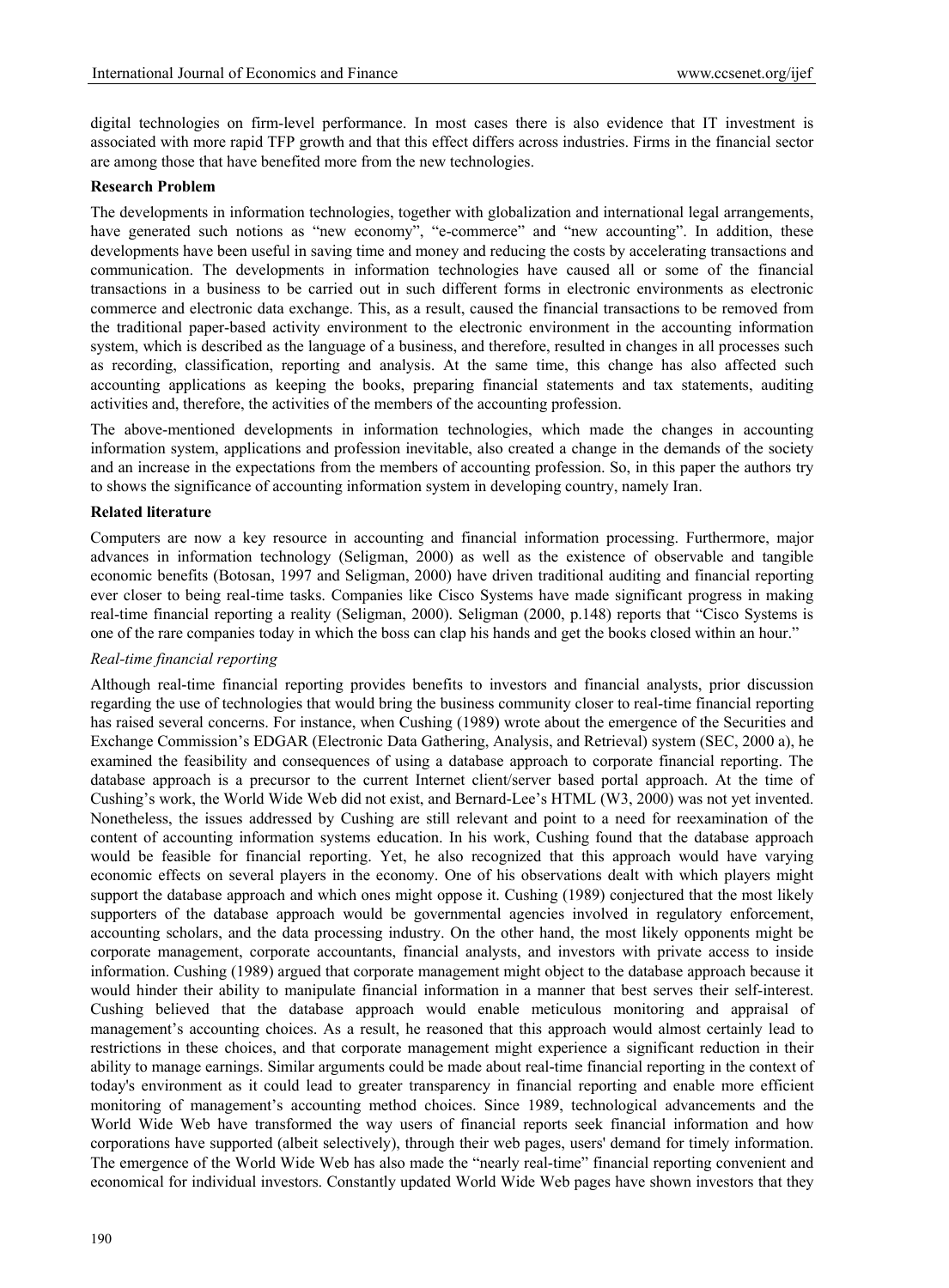may have the opportunity to acquire financial information on a real-time basis. It might be argued that the cost of disclosing information real-time and/or the fear of passing on proprietary information to competitors might discourage companies from disclosing their financial information in a real-time manner. However, these disadvantages might be offset by the impact of timely disclosures on the cost of capital. Botosan (1997) found that the cost of capital is lower for companies (particularly smaller entities) that provide more thorough and timely financial disclosure than those companies that do not. Botosan's findings provide some insight into the potential benefits that might accrue from real-time financial reporting.

### *Assurance services for real-time reporting*

The quality and effectiveness of real-time financial reporting is contingent upon the ability to provide real-time, continuous financial auditing. Continuous auditing has been defined as "a methodology that enables independent auditors to provide written assurance on a subject matter using a series of auditors' reports issued simultaneously with, or a short period of time after, the occurrence of events underlying the subject matter" (CICA/AICPA, 1999). Continuous auditing requires a high degree of automation. It is also dependent upon (a) precise definitions of the data underlying the items to be audited, (b) use of real-time controls to signal errors and irregularities, and (c) automated integrated audit agents and other technologies that enable collection, analysis, summarization, and reporting of audit evidence and opinions. Like real-time financial reporting, real-time, continuous auditing also creates a need for a new breed of accounting information systems professionals, who are not only well-versed in traditional audit and accounting methods, but also information technology (IT).

#### *Changing nature of financial information systems and enabling technologies*

The possibility of sharing very timely financial data and information on the Web has accelerated many new developments in financial reporting that have the active support of the corporate community. One such significant breakthrough is XBRL (Extensible Business Reporting Language, 2000), a variation of XML (Extensible Markup Language), for financial reporting. XBRL is expected to make it easier to locate, retrieve, and use financial data that are published on the Web. Moreover, by establishing penalties for private, preemptive disclosure of financial information to exclusive groups such as financial analysts, the recent SEC fair disclosure ruling provides additional impetus for advances in real-time reporting to the entire business and investing community (Seligman, 2000). Corporations may now attempt to make timely (including real-time) information available to all market participants rather than select groups of analysts and investment bankers. In order to reach a distributed audience, real-time financial reporting and auditing require sophisticated network technology and Web-based systems. As advances in real-time financial reporting and auditing continue, a new breed of accounting practitioners and accounting scholars may question and subsequently reexamine some of the fundamental assumptions made under the guise of manual systems usage during most of the last century. As demonstrated by EDGAR (SEC, 2000 a) and other media available via the World Wide Web, the fundamental assumptions underlying modern accounting may need to be thoroughly reexamined in this post-modern age in which the media for financial communication is no longer confined to a linear time frame, but rather is capable of accommodating spatial data points within dynamic financial transactions.

#### **Hypotheses development**

According to Huber (1990, p.65), "… use of advanced IT leads to more available and more quickly retrieved information, including external information, internal information, and previously encountered information, and thus leads to increased information accessibility". Firms with extensive resources may gain a competitive edge by deploying IT in support of or to strengthen their business (King et al. 1989). Chan et al. (1997) and Hussin et al. (2002) found that an appropriate level of IT sophistication was associated with the capability to align IT strategy and business strategy. Hence, it is expected in well developed country used higher level IT and visa versa.

According to the benefits and advantages of IT and research problem the below hypotheses is postulated to give clear answer to the researchers:

First hypothesis: utilizing of accounting information counseling cause to increases accounting and financial performance.

Second hypothesis: Accounting information system cause subtle predict of company future.

Third hypothesis: Accounting information system cause to more correctness of financial reporting.

Forth hypothesis: Accounting information software improves accounting standards in Iran.

Fifth hypothesis: Accounting information software confirms with other financial and managerial systems.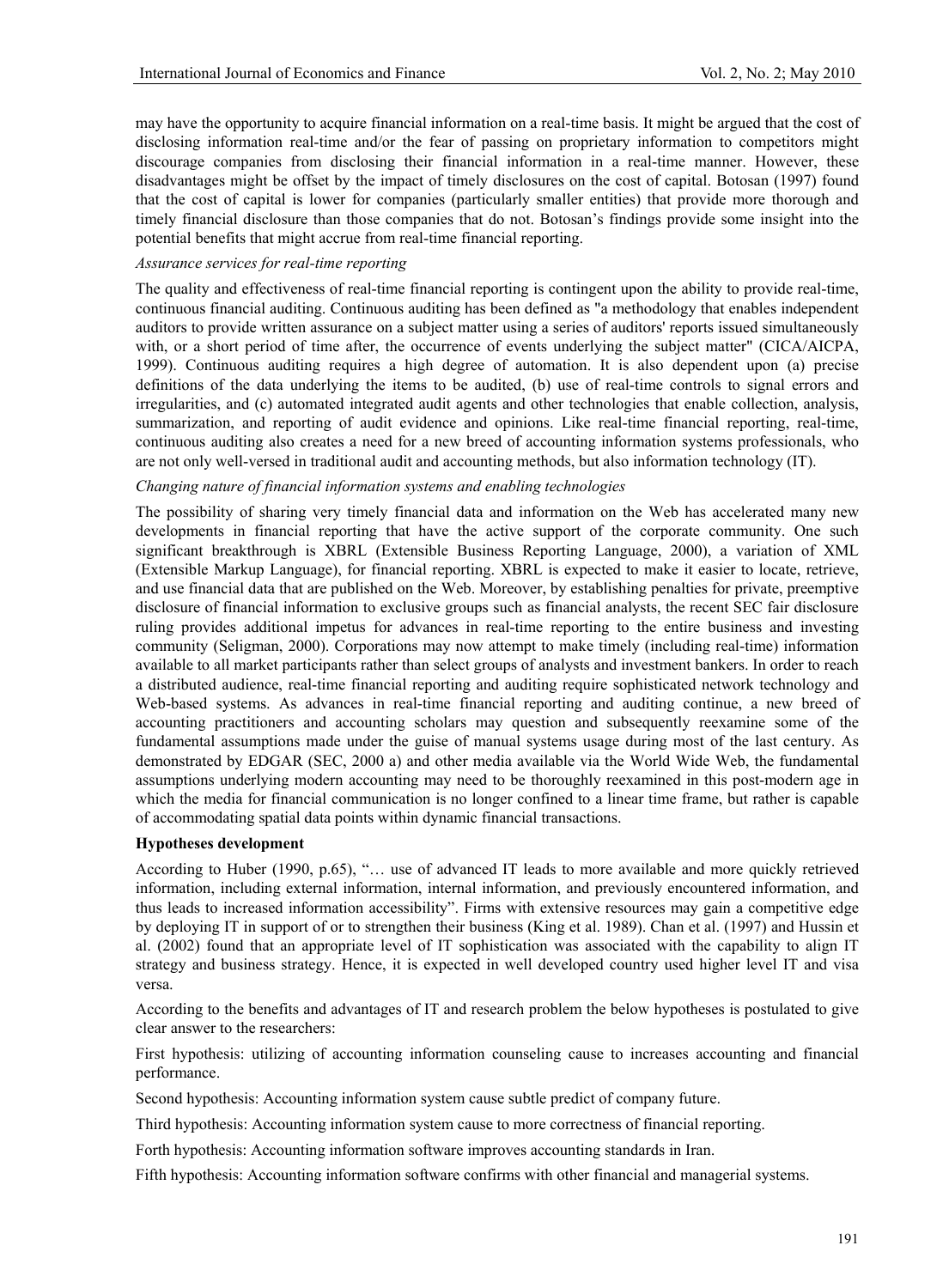Sixth hypothesis: Accounting information system covers all information needs of company.

Seventh hypothesis: Accounting information system covers all management levels information in Iran.

#### **Research methodology**

So far accurate answer to the research question, the authors design and developed a questionnaire which it is the most suitable for this study. A survey questionnaire was completed by the financial managers of Iranian corporations. The questionnaire contains two parts namely (A) bio-data and (B) this section includes several deep questions related to AIS application and usefulness in Iranian corporations. The questionnaire was based on Five-Point Likert,s Scale questionnaire. The Five-Point Likert's scale having the ratings of "strongly disagree" (1) and "strongly agree" (5) were used. Totally 600 questionnaire were distributed among the financial managers in Iran. Out of 600 questionnaires, 498 useable questionnaires were returned in first Feb to end of April 2009.

Table 1 shows more details of participants regarding gender, academic degree, experience, and background of study of 498 participants. According to Table 1, 75.50% of participants were male and 24.10% were female. In sum, majority of participants were male. Majority of participants had bachelor degree (240 numbers, 48.20%), followed by 46.78% master degrees. Minority of participants had diploma degree (2.61%). The least number of participants had PhD degrees (2.41%). To conclude, majority of Iranian financial managers in this study had bachelor degrees.

Regarding to experience, 258 participants had more than 10 years experience, followed by 23.70% more than 15 years experience. Least number of participants had lee than 4 years experience (0.80%).

Regarding to the academicals background, 67.27% had accountancy background. More than 25% of participants had management background.

Insert Table 1 Here

#### **Testing of hypotheses**

For the purposes of testing hypotheses the suitable test was adapted in this study. Chi Square Test was employed in this study and the results of hypotheses are shown in Table 2.

First hypothesis: utilizing of accounting information counseling cause to increases accounting and financial performance.

According to Table 2 the mean value, S.D, and D.f are 3.965, 1.434, and 2 respectively. The results of above mentioned table shows that the first hypothesis is accepted. It means the utilizing of accounting information counseling cause to increase accounting and financial performance. Hence null hypothesis is rejected. To conclude, for improving accounting and financial performance sophisticate AIS should be adapt in Iranian corporations.

Second hypothesis: Accounting information system cause subtle predict of company future.

With reference to Table 2, this hypothesis also accepted and null hypothesis rejected. In other words, implementation of high AIS leads to better future prediction of corporations in Iran.

### Insert Table 2 Here

Third hypothesis: Accounting information system cause to more correctness of financial reporting.

Table 2 shows that this hypothesis also strongly accepted in Iranian corporate sector. It means, any company which adapted high AIS it has more correct financial statements as well as reliable financial reporting.

Forth hypothesis: Accounting information software improves accounting standards in Iran.

With regard to Table 2 this hypothesis rejected and null hypothesis accepted, in other words, accounting information software does not harmonize with Iranian accounting standards.

Fifth hypothesis: Accounting information software confirms with other financial and managerial systems.

According to Table 2 this hypothesis also rejected and null hypothesis accepted, in other words Iranian AIS does not confirms with other financial and managerial systems, so there is a gap between AIS and financial and managerial systems. In reality it causes very weakness to Iranian corporations because if all systems fit each others then company will take off to any target.

Sixth hypothesis: Accounting information system covers all information needs of company.

As Table 2 shows the sixth hypothesis also rejected and null hypothesis accepted, in other words, Iranian AIS does not provide suitable information to company, so those companies can not make decision with reliable data.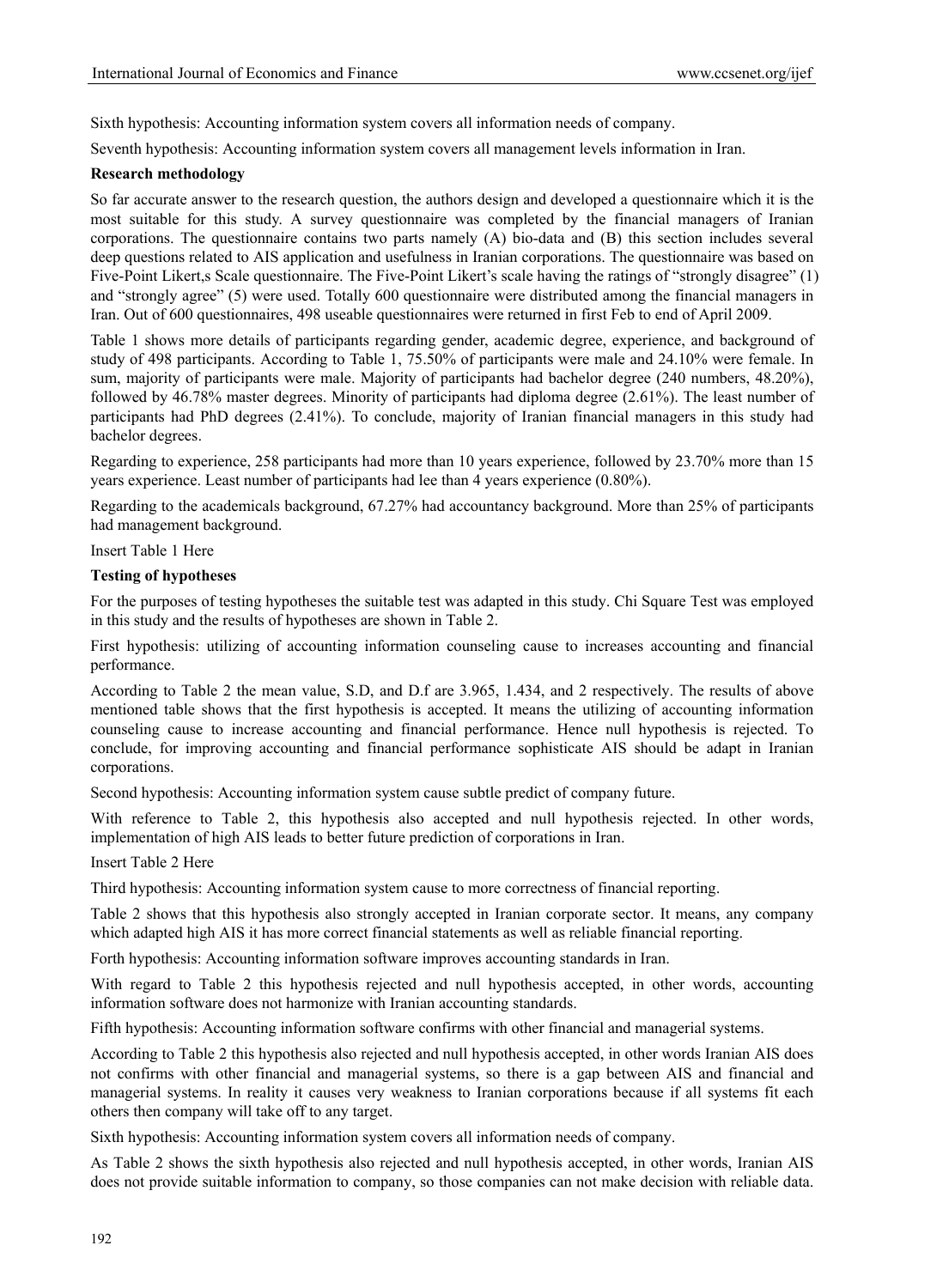According to the authors view points, the major weakness of Iranian corporations is that they are implementing AIS but it is not very useful to corporations, so there is also gap so called AIS gap.

Seventh hypothesis: Accounting information system covers all management levels information in Iran.

The seventh hypothesis also rejected by Table 2. It means that AIS in Iran does not covers and provide management levels information. It is another weakness of Iranian corporations which available AIS do not provide managements' information needs.

#### **Conclusion**

Accounting information systems of the past focused on the recording, summarizing and validating of data about business financial transactions. These functions were performed for the various groups within the organization that were concerned about the respective decisions associated with financial accounting, managerial accounting, and tax compliance issues (Hollanderet al.1996). The need to integrate these often diverse systems led to the accountant's appreciation of shared databases that provide a cohesive picture of the organization's data, eliminating duplications and reducing data conflicts (Moscove, et al. 1999). The results of this study showed that AIS improve financial statements and reporting correctness in Iran. However, the results also revealed that there is hug gap between what AIS and what should be. The major weakness of AIS in Iran as follow: in is not affected to Iranian accounting standards, it is not confirms with other financial and managerial systems, it is not covers all information needs have company and financial information and it is not covers all management levels information in Iran. So, to this situation, the managers which are aware of AIS benefits should take more as well as academicals action for reducing such gaps in Iranian corporate sectors.

#### **References**

Botosan, Christine A. (1997). Disclosure Level and the Cost of Equity Capital, *The Accounting Review*, Vol. 72 (July), pp. 323-349.

Bresnaham T., E. Brynjolfsson, L. Hitt (2002). Information Technology, Workplace Organization and the Demand for Skilled Labor: Firm Level Evidence, Quarterly Journal of Economics, 17: 339-376.

Bresnahan et al. (2002). find a positive correlation between the accumulation of IT capital, innovation in workplace organization and the use of more highly skilled workers.

Brynjolfsson E. L.M. Hitt (2003). Computing Productivity: Firm-Level Evidence, Review of Economics and Statistics, Vol. 85, pp. 793-808.

Castells, M. (1996). *The Information Age: Economy, Society and Culture. Volume I, The Rise of the Network Society*. Oxford: Blackwell.

Chan, Y.E., S.L Huff, D.W. Barclay, and D.G. Copeland (1997). Business strategic orientation, information systems strategic orientation, and strategic alignment, Information Systems Research, vol. 8, no. 2, pp. 125-150.

CICA/AICPA, (1999). *Continuous Auditing*, Canadian Institute of Chartered accountants, Toronto, Canada.

Cobb, I. (1993). JIT and the Management Accountant: A Study of Current UK Practice, CIMA, London.

Corner R. (1989). Systems Analysis for Profitable Business Applications, Prentice Hall.

Cushing, B. E. (1989). On the Feasibility and the Consequences of a Database Approach to Corporate Financial Reporting, *Journal of Information Systems*, spring, pp. 29-52.

Extensible Business Reporting Language, Available online: http://www.xfrml.org/.

Fisher, J. (1992). Use of nonfinancial performance measures, Journal of Cost Management for the Manufacturing Industry, Spring, pp. 31-8.

Flynn D. (1992). Information systems Requirements: Determination and Analysis. MCGRAW – HILL Book Company.

Foster, G. and C.T. Horngren, (1987). JIT: cost accounting and cost management issues, Management Accounting (USA), Vol. 68 No. 12, pp. 19-25.

Gelinas U., A. Oram, W. Wriggins (1990). Accounting information systems, Pwskent Publishing Company: Boston.

Granlund, M., and J. Mouritsen, (2003). Problematizing the relationship between management control and information technology, Introduction to the Special section on 'Management control and new information technologies', *European Accounting Review,* Vol. 12, No. 1, pp. 77-83.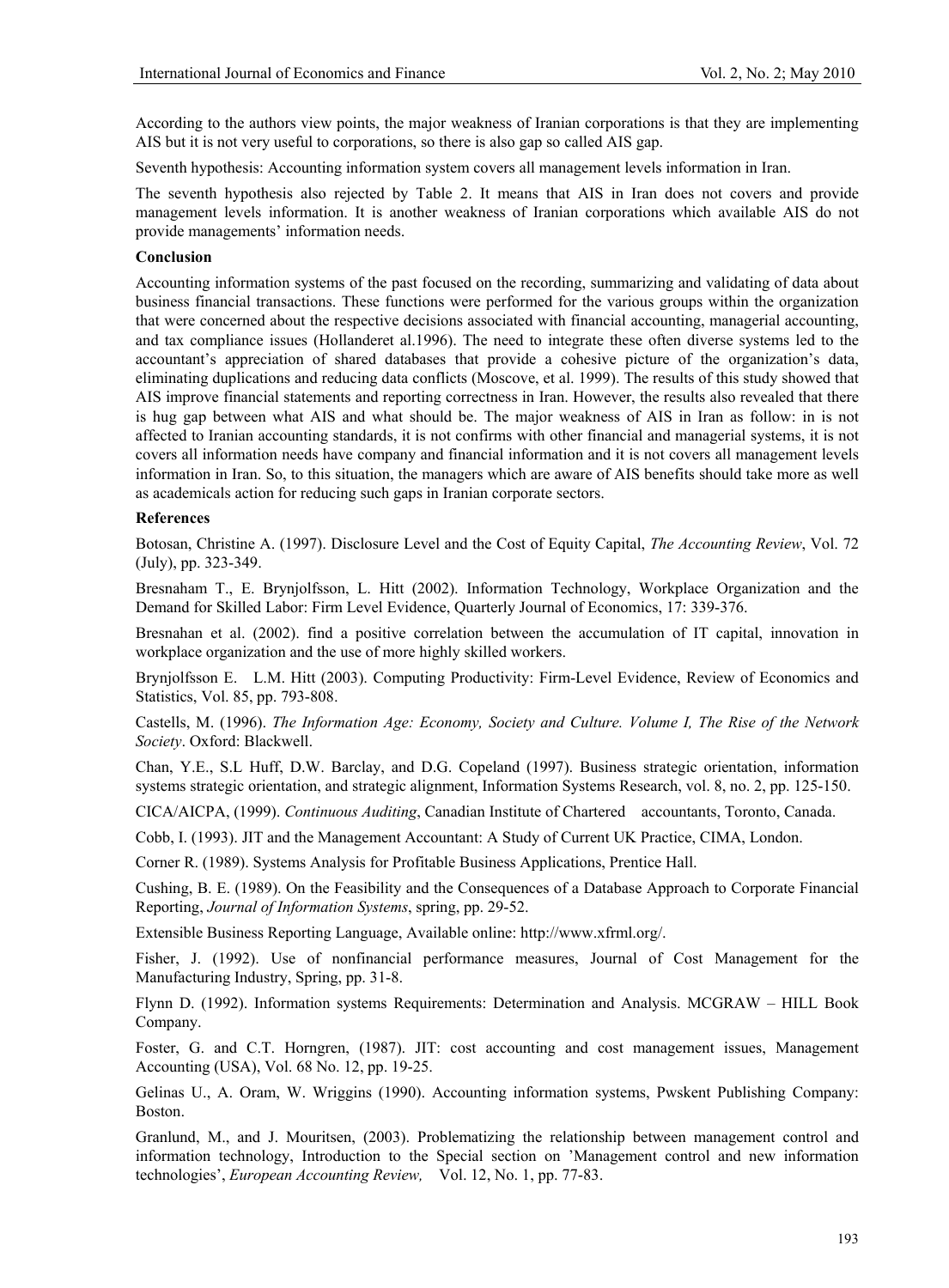Green, F.B., F. Amenkhienan, and G. Johnson, (1991). Performance measures and JIT, Management Accounting (USA), Vol. 72 No. 8, pp. 50-3.

Hollander, A., E, Denna and J.Cherrington (1996). *Accounting, Information Technology, and Business Solutions*, Chicago, IL: Richard D. Irwin.

Hollander, A., E. Denna, and J. Cherrington, (1996). Accounting, Information Technology, and Business Solutions. Chicago, IL: Richard D. Irwin.

Huber, G.P. (1990). A theory of the effects of advanced information technologies on organizational design, intelligence, and decision making, Academy of Management Review, vol. 15, no. 1, pp. 47-71.

Hussin, H., M. King, and P.B. Cragg. (2002). IT alignment in small firms, European Journal of Information Systems, vol. 11, pp. 108-127.

King, W.R., V. Grover, and E. Hufnagel. (1989). Using information and information technology for sustainable competitive advantage: some empirical evidence, Information and Management, vol. 17, pp. 87-93.

Lucey, T. (1991). Management Information Systems, London: DP Publications Limited, 326 p. Domeika, P. Secondary Economic Information of an Enterprise and its Computerized Arrangement//Engineering Economics, ISSN 1392-2785. Kaunas: Technologija, 2005, No. 5(45), p. 12–18.

Mackevičius, J. Įmonių veiklos analiz (2007). Informacijos rinkimas, sisteminimas ir vertinimas. Monografija. Antrasis pataisytas ir papildytas leidimas. Vilnius: TEV, pp. 306–320.

Marriot, N. and P. Marriot (2000). Professional accountants and the development of a management accounting service for the small firm: Barriers and possibilities, Management Accounting Research, vol. 11, pp. 475-492.

McIlhattan, R.D. (1987). How cost management systems can support the JIT philosophy, Management Accounting (USA), Vol. 69 No. 3, pp. 20-6.

McMahon, R.G.P. (2001). Business growth and performance and financial reporting practices of Australian manufacturing SMEs', Journal of Small Business Management, vol. 39, no. 2, pp. 152-164.

Mitchell, F., G. Reid, and J. Smith, (2000). Information system development in the small firm: The use of management accounting, CIMA Publishing, United Kingdom.

Moscove, S., M. Simkin and N. Bagranoff (1999). *Core Concepts of Accounting Information Systems*, New York, NY: John Wiley & Sons, Inc.

Moscove, S., M. Simkin, and N. Bagranoff (1999). Core Concepts of Accounting Information Systems, New York, NY: John Wiley & Sons, Inc.

Romney, Marshall B., Steinbart, Paul John, Cushing, E. Barry (1997). Accounting Information System, Seventh Edition, Addison-Wesley.

Securities and Exchange Commission, *EDGAR Database of Corporate Information*, Available online: http://www.sec.gov/edgarhp.htm.

Securities and Exchange Commission, *Selective Disclosure and Insider Trading, August 15, 2000, Effective date: October 23, 2000. [Release Nos. 33-7881; 34-43154; IC-24599, File No. S7-31-99](File name: 33-7881.htm)*  Available online: http://www.sec.gov/rules/final/33-7881.htm.

W3, *Some early ideas for HTML*, Available online: http://www.w3.org/MarkUp/#historical.